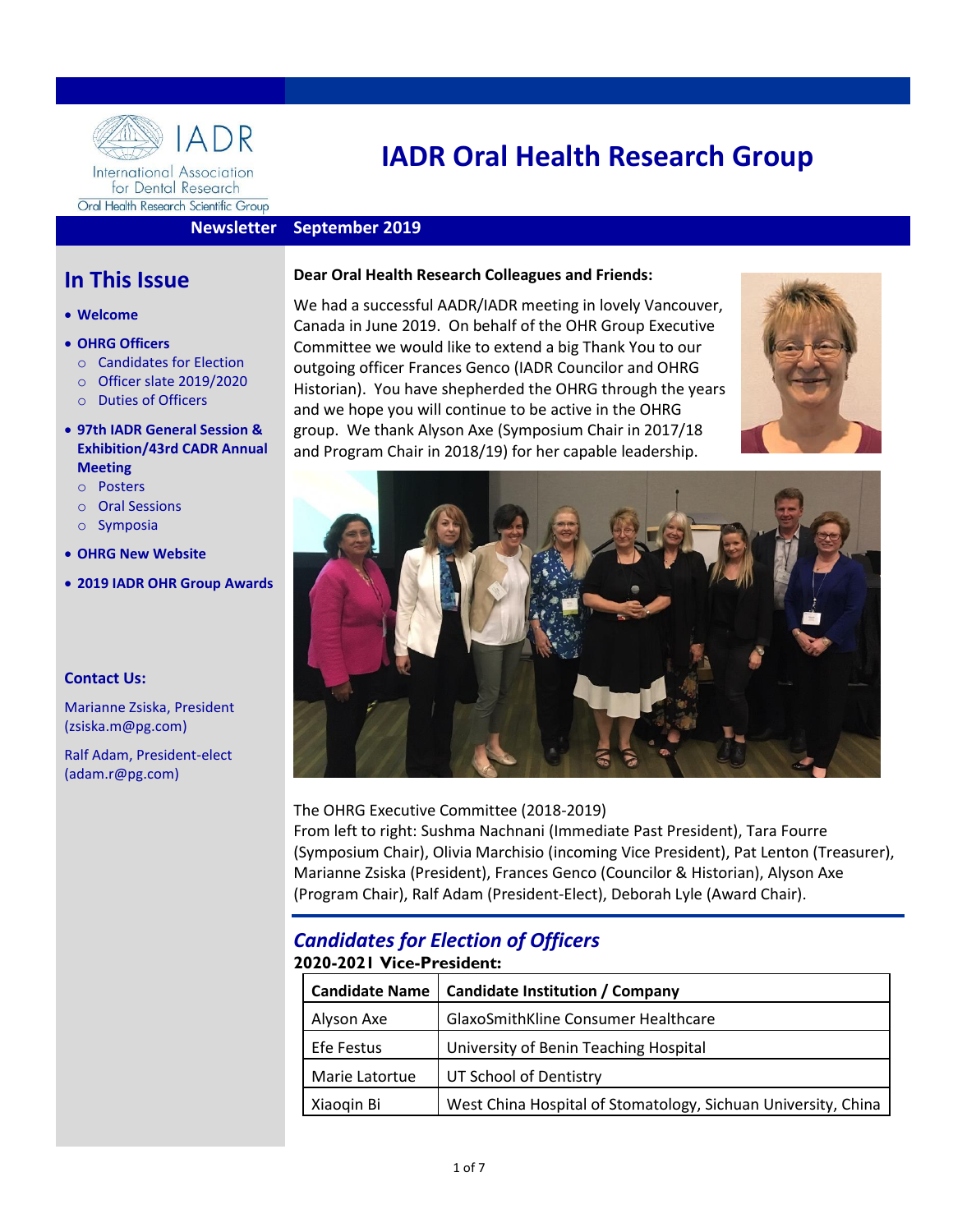We would like to take this opportunity to emphasize that we welcome the great interest we had in taking a leadership role in the OHRG. We strongly encourage future candidates to participate. A great step to gain experience in the OHRG is to take on the role of Symposium Chair for one year, followed by Program Chair the next year.

Please note next year's 98<sup>th</sup> IADR/49<sup>th</sup> AADR/44<sup>th</sup> CADR meeting in Washington D. C., USA from March 18-21, 2020. This will be a special meeting since IADR proudly celebrates its Centennial! We thank all of you for your continuous interest and support of our group.

Looking forward to seeing you in Washington D. C., **Marianne Zsiska** (President) & **Ralf Adam** (President-elect)

| <b>Governance Position</b> | <b>Name</b>          | <b>Start</b> | <b>Expiration</b> |
|----------------------------|----------------------|--------------|-------------------|
| President                  | Marianne Zsiska*     | 07/28/2018   | 03/21/2020        |
| President-elect            | Ralf Adam*           | 07/28/2018   | 03/21/2020        |
| Vice-President (2019-2020) | Olivia Marchisio**   | 06/22/2019   | 03/21/2020        |
| Secretary/Treasurer        | Patricia A. Lenton   | 06/22/2019   | 03/26/2022        |
| Councilor(s)               | Deborah Lyle         | 06/22/2019   | 03/26/2022        |
| <b>Award Chair</b>         | <b>Sylvia Santos</b> | 06/22/2019   | 03/21/2020        |
| <b>Group Program Chair</b> | <b>Tara Fourre</b>   | 06/22/2019   | 03/21/2020        |
| Symposium Chair            | Ann Spolarich        | 06/22/2019   | 03/21/2020        |

# <span id="page-1-0"></span>*Current OHRG Officers:*

\* In 2018 a Vice-president role was added to the group structure. To enable transition to the new structure, the President-Elect and VP role is combined for 2018-2019 with Ralf Adam serving in both roles; Ralf will advance to President as of March 21, 2020 until June 26, 2021 \*\* Olivia will serve as VP as of June 22, 2019 – March 21, 2020, then advance to President-elect and serve from March 21, 2020 – June 26, 2021, and then President June 26, 2021 until March 26, 2022

# <span id="page-1-1"></span>*97 th IADR General Session & Exhibition/ 48 th Annual Meeting of the AADR/ 43 th Annual Meeting of the CADR*

Thank you to everyone who submitted their abstracts to the OHRG. We had a record number of abstract submissions this year showcasing how highly diverse and vibrant Oral Health Research can be.

Let me take this opportunity to especially thank the other abstract reviewers, Alyson Axe, Tara Fourre and Ralf Adam, for their thoughtful reviews and time-consuming work. I very much appreciate the help and support I have received from our current and past committee members. The Executive Committee welcomes Ann Spolarich (Symposium Chair for 2019-2020).

We had 115 abstract presentations in Vancouver:

#### **Poster Sessions:**

- Product Related Research (20 posters)
- Oral Health Knowledge and Awareness (17 posters)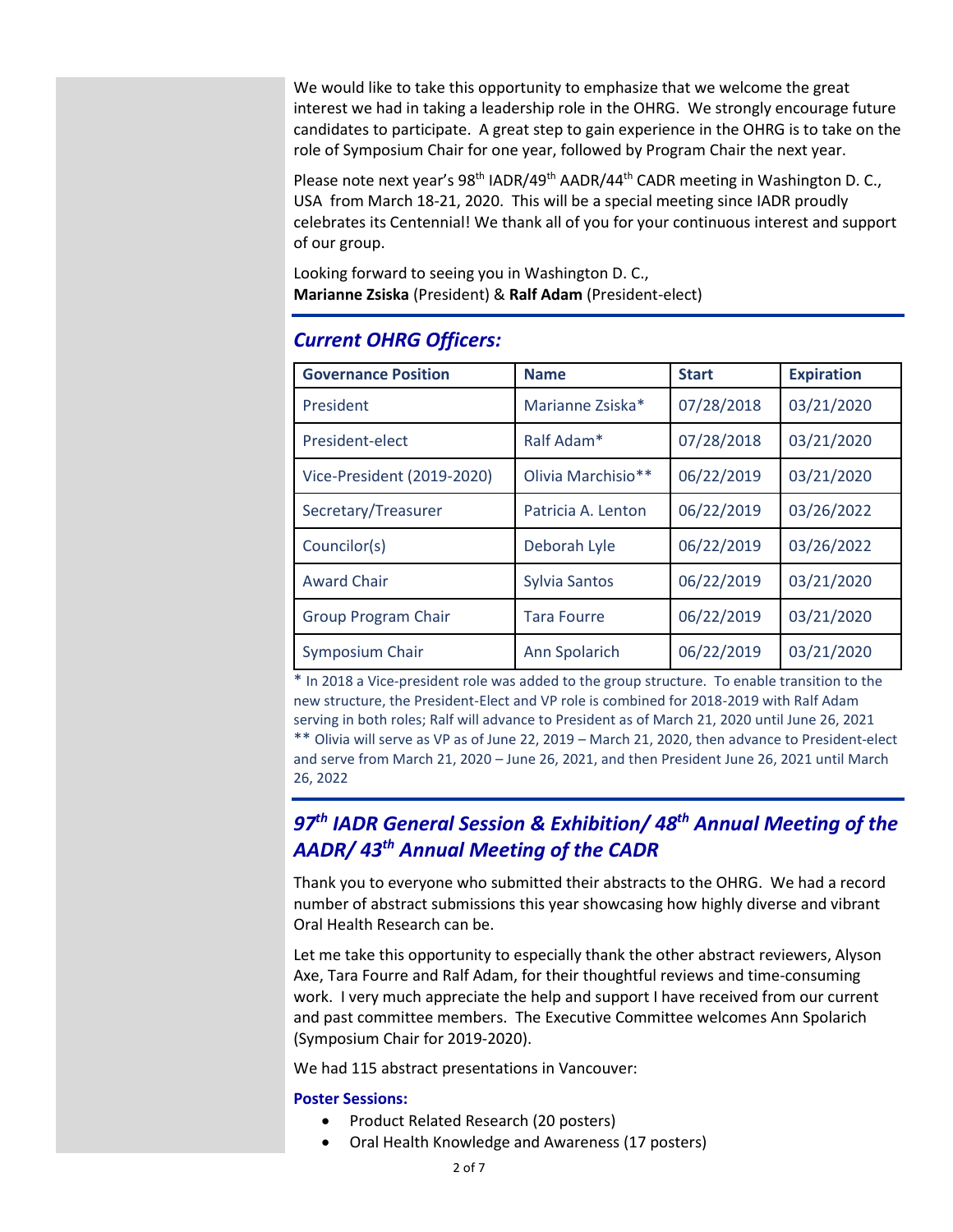- Oral Health of Soft and Hard Tissues (15 posters)
- Oral Health in Pregnancy, Youngsters and Young Adults and the Elderly (12 posters)
- Oral Health in Specific Subpopulations (12 posters)
- Systemic Health and Oral Health Relationships (9 posters)
- Effects of Exposure to eCigarettes and Tobacco (4 posters, ePoster discussion session)

#### **Oral Sessions:**

- Oral Health Research on Microbial and Immunological Technologies and the Effects on Cells (6 talks)
- Bioavailable Stannous Fluoride: in vitro and in vivo Efficacy on Plaque, Gingivitis, Erosion and Sensitivity (6 talks)
- Oral Health Behavior and Education Impacts (5 talks)
- Oral Health and Systemic Health Relationships (5 talks)
- Efficacy of different methods of mechanical plaque removal (4 talks)

#### **Symposia:**

The Oral Health Research Group was co-sponsoring 1 symposium:

#### *Raising Awareness on Minimally Invasive Approaches in Clinical Dentistry* June 19, 8.30-10:00 AM Location: CC, Room 110 **Organizer(s):** Aylin Baysan, John Featherstone

**Sponsoring Group/Network(s): Cariology Research, Oral Health Research**

#### <span id="page-2-1"></span>*OHRG New Website and LinkedIn Group*

Our new website is up and running and can be visited at: [https://www.iadr.org/IADR/Join-Renew/Groups-Networks/Oral-Health-Research-](https://www.iadr.org/IADR/Join-Renew/Groups-Networks/Oral-Health-Research-Group)[Group.](https://www.iadr.org/IADR/Join-Renew/Groups-Networks/Oral-Health-Research-Group) In addition, we do have a LinkedIn group to facilitate easier collaboration between meetings: https://www.linkedin.com/groups/12009849/

### *Tips for managing your member profiles on the IADR website to obtain OHRG messages*

To make sure you will receive relevant E-Mails for the OHRG via the IADR server, please set the right options in the IADR Member Portal. To do this, log into the IADR Member Portal, select "Edit my profile" on member tools. On the My Profile Page to the right under Account Options, select "My Privacy Options" and make sure the box for "include me in membership emails" is ticked.

### <span id="page-2-0"></span>*Duties of Officers*

*Based on the SGN [Governing Handbook](https://www.iadr.org/Portals/69/docs/Groups/IADR_SGN_Governance_Handbook.pdf) approved by IADR Council in 2017, below are the minimum OHRG officers' responsibilities:*

#### *OHRG President*

The president is responsible for the administration of the OHRG. S/he ensures that each officer performs their duties as outlined and meets the needs of the membership. The President-Elect succeeds to this office.

• Preside over the annual membership meetings and any meetings of the Executive Committee.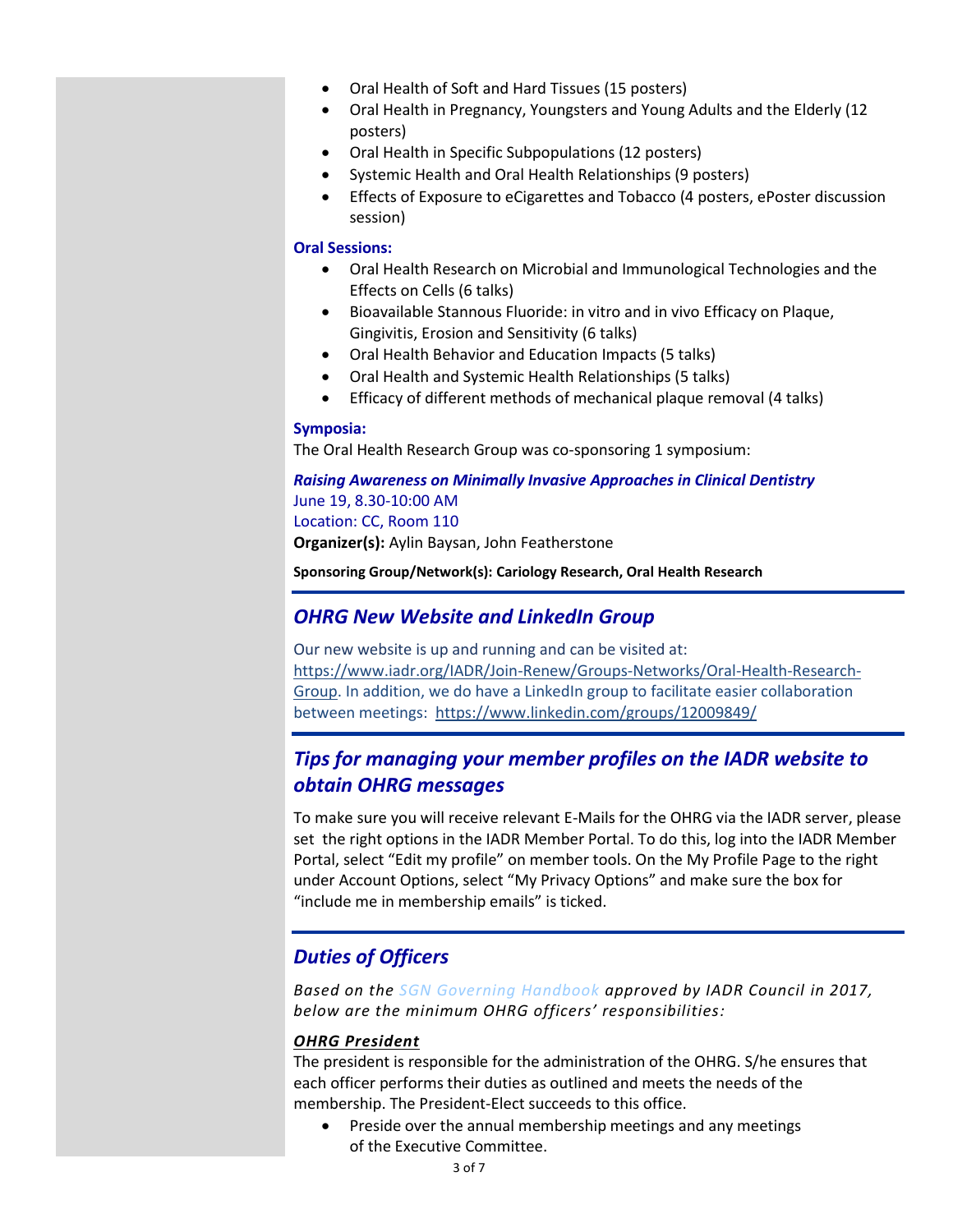- Prepares the agendas for the membership meetings and the Executive Committee meetings in a timely manner to be sent to other Executive Committee members for input in a timely manner.
- Arrangement of business meeting and/or reception in conjunction with IADR GHQ. The annual business meeting and/or reception offers an opportunity for networking within OHRG and developing future initiatives and leaders.
- Liaison with IADR Regions, Divisions, Sections The IADR Regions, Divisions and Sections also hold meetings and may ask for assistance of the IADR SG/N in preparation of their local programs. The president will be the contact for any requests and may utilize all resources of the SG/N to meet the requests.
- Website & newsletter liaison
- Each SG/N should have a website. The IADR GHQ offers space to host a site. The president will work with the GHQ staff to keep content up to date. If the SG/N chooses to host a newsletter to the membership, the president will work with the GHQ to distribute to the SG/N membership.
- Recommend candidates for IADR Vice-president. As a leader in a SG/N the president should recommend candidates annually for the office of IADR Vice-president
- Oversight of SG/N budget
- All officers have fiduciary responsibility for the SG/N.
- Submit "President's Message", professional photograph, and other information to the President-Elect to be included in the Newsletter.
- Approve the annual Newsletter before it is submitted to IADR staff for electronic distribution.

#### *OHRG President Elect*

- Selection of Group Program Chairs, Session organizers and Abstract Reviewers for IADR General Session and AADR Annual Meeting with OHRG officer (executive committee) approval.
- The president-elect will be responsible for networking and identifying the GPC, session proposal organizers and reviewers for each General Session and/or Annual meeting. Nominations are ratified by the full SG/N officers. This is an important role in keeping the integrity of the science presented at the General Session.
- Website & newsletter liaison
- Oversight of SG/N budget

#### *OHRG Vice President (1-year term as VP, 1 as president-elect, 1 as president)*

- Solicit nominations for OHRG elected offices
- The Vice-president will be responsible for identifying candidates to stand for the 3 elected offices of OHRG (Vice President, and for the 2 positions when 3-year terms are expired: Secretary/Treasurer, IADR Councilor). Each SG/N will need at least 2 individuals to stand for election for each position.
- Selection of AADR Councilor to represent OHRG at AADR Council meeting. The Councilor to represent the SG/N at the AADR Council shall be appointed by the SG/N Vice-president. The AADR Councilor must be an AADR member in good standing.
- The Councilor for the IADR is elected by the OHRG membership.
	- Oversight of SG/N budget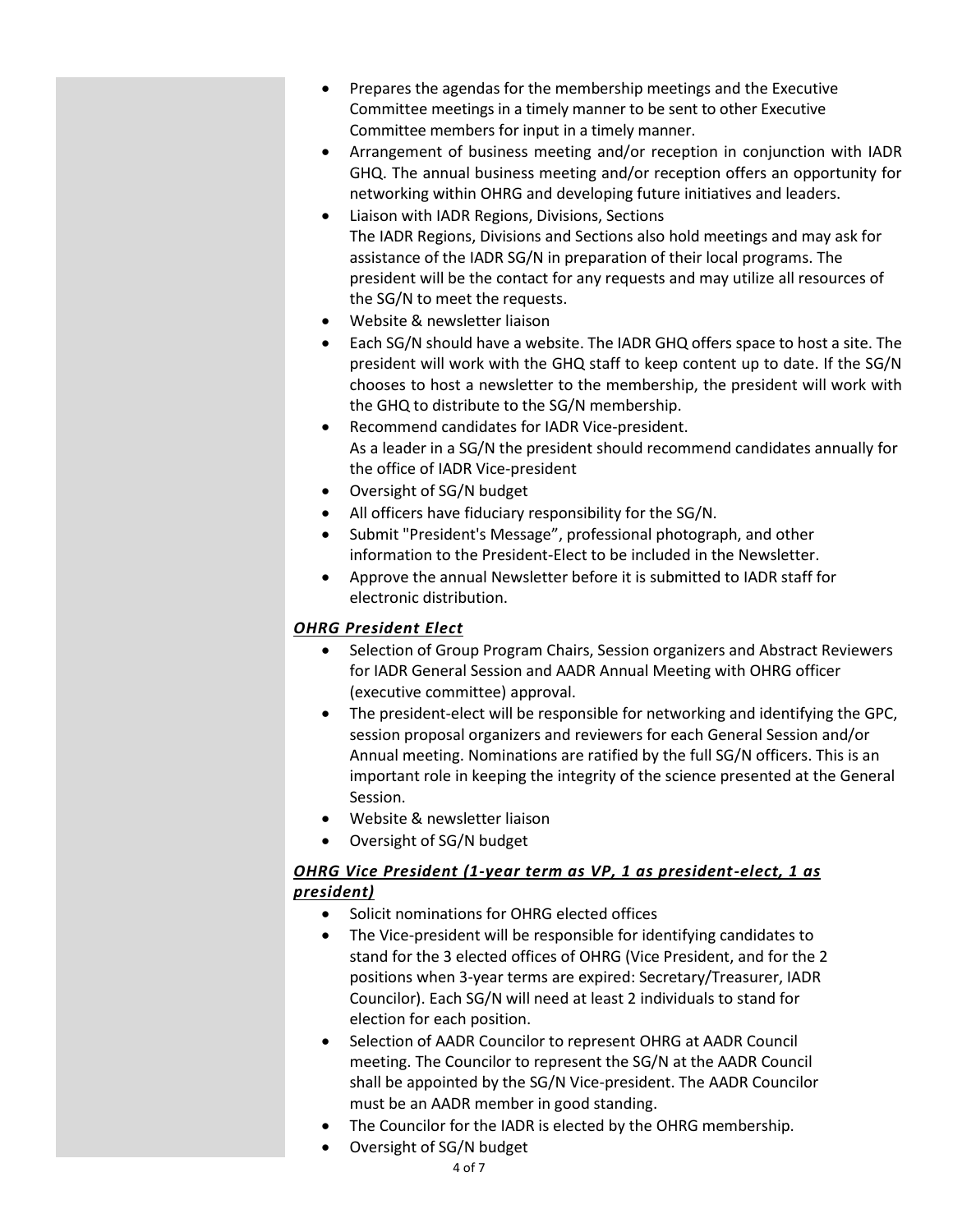### *OHRG Secretary/Treasurer (3-year term)*

- Completing annual report for GHQ. Per the IADR Constitution the SG/N is required to submit an annual report of activity to the GHQ. The report is share with the Board and Council.
- Reporting on SG/N finances at business meeting. The GHQ will provide the SG/N Secretary/Treasurer quarterly updates on membership and on invoices. It is the responsibility of the Secretary/Treasurer to report at the annual meeting or via email to the membership how the SG/N resources are being utilized, i.e. awards, symposia sponsorship etc.
- Requesting invoices, payments on behalf of SG/N. The Secretary/Treasurer is the liaison with the GHQ for payments, invoices etc. that are required on behalf of the SG/N.
- Oversight of SG/N budget
- Take minutes during OHRG meeting at IADR/AADR Meeting(s).
- Disburse draft minutes to Executive Committee for review and editorial suggestions within one month of the related meeting.
- Submit draft minutes to President-elect for inclusion in the Newsletter that precedes the IADR meeting at which their approval will be voted on.
- Disburse Minutes at following OHRG Annual Meeting where they will be approved.

#### *OHRG Past-President*

The Immediate Past President shall support the current President. The Immediate Past President is a member of the Executive Committee and serves as Chair of the Nominating Committee.

- Support the president and help the President-Elect with the Newsletter.
- Chair the Nominations Committee made up of the President and the President-Elect.
- Submit nominations to the nominations committee.
- When the President is unable to preside over the annual IADR meeting, the Past President shall take on this responsibility.

#### *IADR Councilor*

- Represent OHRG at IADR Council Meeting The primary responsibility of the Councilor is to attend the IADR Council meeting and vote in a manner that is representative of the SG/N policies.
- Report to OHRG events arising from Council After the Council meeting the Councilor should report either via email or at the annual business meeting the issues arising from the Council.
- Science policy liaison The Councilor will also act as a liaison between the GHQ and OHRG on any science policy issues. The Councilor will work with the OHRG experts to provide feedback on any questions posed.
- Oversight of SG/N budget

**All officers have an obligation to act in the best interest of the SG/N.**

*OHRG officers will appoint annually Group Program Chairs (GPC), Session organizers and Abstract Reviewers to manage the SG/N content for the General Session and Annual Meeting. The GPCs, session proposal organizer and reviewers are vital to the success of the General Session.* 

*The responsibilities of the Program Chair and Program Chairelect/Symposium Organizer are described below:*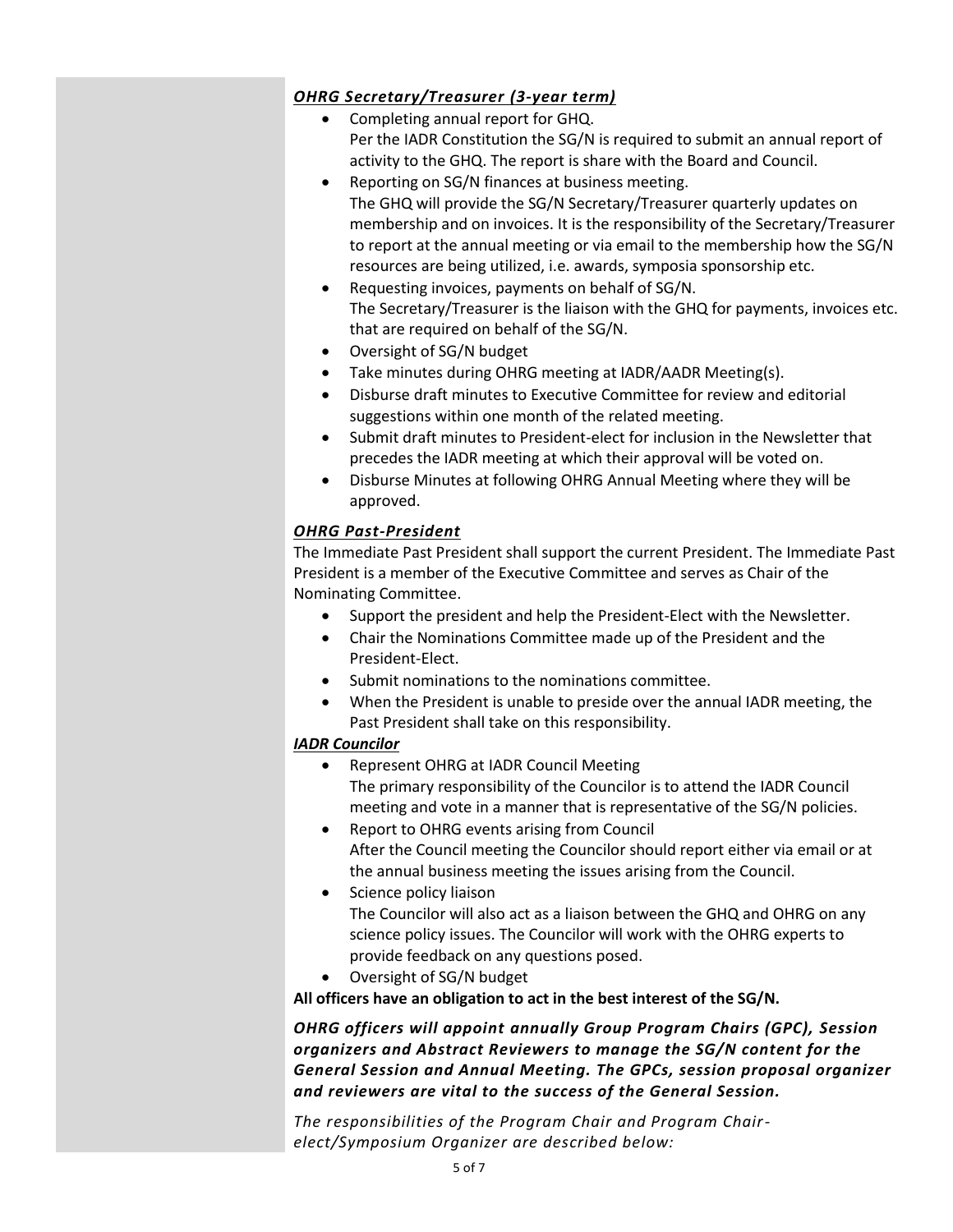#### *OHRG Program Chair*

The Program Chair is responsible for the abstract review and scheduling into the IADR program. This is the second year of a two-year appointment; the first year is serving as Program Chair-Elect/Symposium Organizer. The Program Chair is a member of the Executive Committee.

Specifically, the duties are:

- Serve as coordinator of abstract reviews and has final authority to accept or reject any abstract that they deem as being acceptable or unacceptable.
- Responsible for creating the scientific program sections with the Central Office.
- Coordinates and/or identifies topics and speakers for lunch & learns and workshops.
- Acts as one of the abstract reviewers and selects additional reviewers as necessary when the number of abstracts warrants it.
- Keeps reviewers informed of time requirements and deadlines for abstract reviews.
- Reviewer selection It is recommended that members from different countries should be included.
- Attends IADR Group Program Chair meeting at the annual session.

#### *OHRG Program Chair-Elect / Symposium Coordinator*

The Program Chair Elect is responsible for organizing the OHRG Symposium in cooperation with IADR Symposium Organizers, the OHRG Program Chair, and the OHRG Executive Committee. The Program Chair-Elect serves a two-year term with the second year serving as Program Chair. During this first year, the individual serves as a member of the Program Committee and may be an abstract reviewer. Generally, the duties are:

- Review submission deadlines.
- Presents topics to Executive Committee for approval, obtain approval of speakers.
- Seek out other groups to collaborate with, IADR encourages joint symposia
- Attend OHRG business meeting, participate in any ad hoc meetings, and attend symposium at IADR when possible.
- Arrange for speakers to prepare manuscripts for publication when appropriate.

# <span id="page-5-0"></span>*2019 IADR OHR Group Awards*

#### **IADR Oral Health Research Young Investigator Travel Award**

The inaugural IADR Oral Health Research Young Investigator Travel Award was presented to Janet Ajdaharian, Roseman University of Health Sciences, College of Dental Medicine, South Jordan, UT. Ms. Ajdaharian was one of 20 submissions for the 2019 award. The study titled, Gingival Cell Invasiveness is Differentially Regulated by ecigarette Flavor and Nicotine Levels (Abst #S1607), was presented at the poster discussion session on Thursday, June 20, 2019 between 3:45 pm and 5:00 pm.

Eligible attendees can apply for this award when they submit their abstract for review. Details are available at [https://www.iadr.org/IADR/Awards/Scientific-Group-](https://www.iadr.org/IADR/Awards/Scientific-Group-Awards/OHR/YITA)[Awards/OHR/YITA](https://www.iadr.org/IADR/Awards/Scientific-Group-Awards/OHR/YITA) or contact Sylvia Santos, incoming Award Committee Chair at [sersantos@verizon.net](mailto:sersantos@verizon.net).